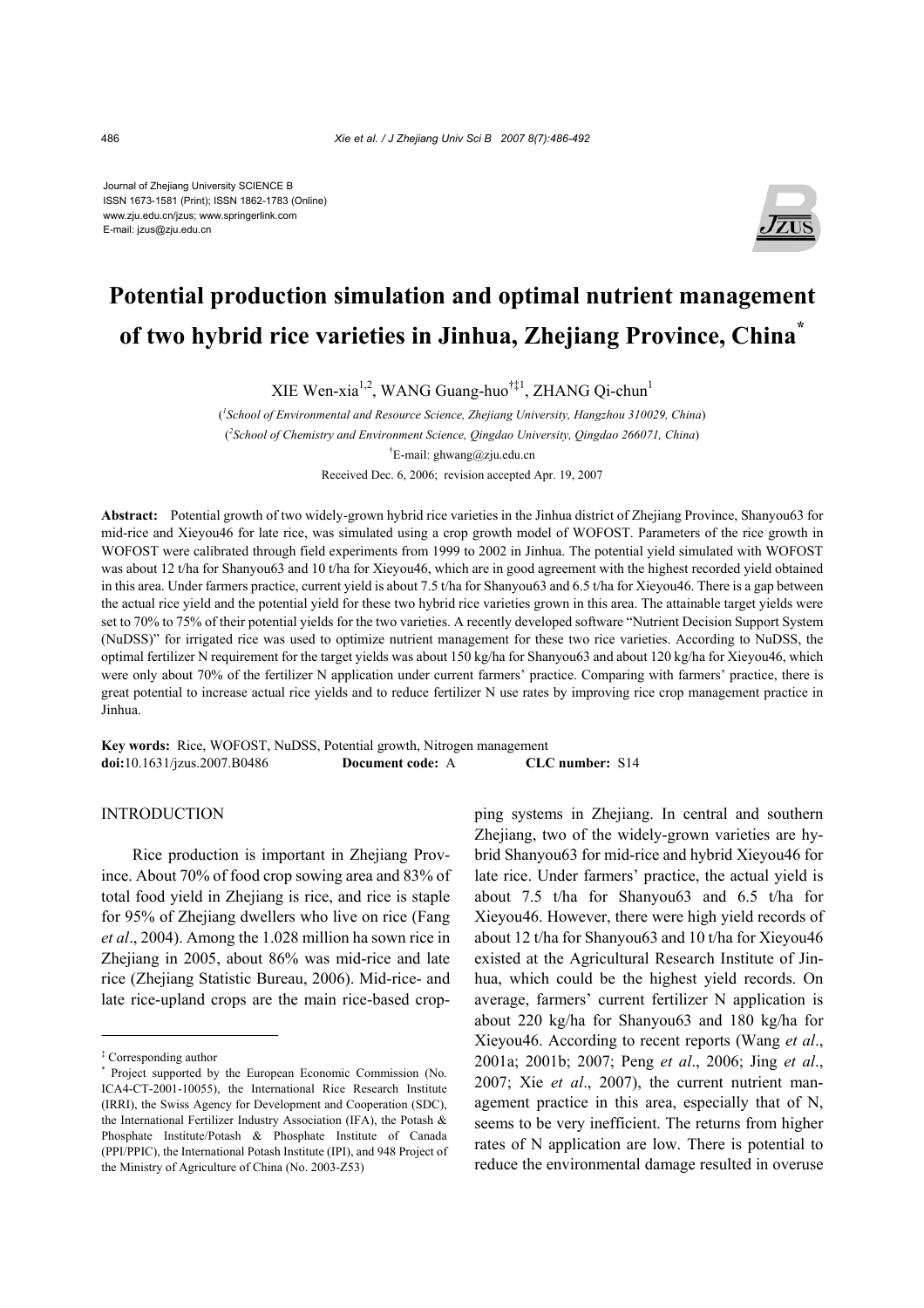of N fertilizer and its loss to the atmosphere and the groundwater at Jinhua.

In rice production we need to set a target of attainable yield. The goal of attainable yield is based on the potential yield of specific variety defined as the maximum possible yield limited only by climatic conditions when there are no other factors limiting crop growth (Fairhurst and Witt, 2002). Potential yield is an important parameter for a rice variety in a specific locality, and it can be determined by using crop simulation models. WOFOST is a generic crop growth model that simulates crop production potential by climate and crop characteristics (van Diepen *et al*., 1989; Bouman *et al*., 1996). Currently WOFOST version 7.1 is widely used (Boogaard *et al*., 1998). Following the dynamic calculation of potential yields, the static procedure known as QuEFTS (Quantitative Evaluation of the Fertility of Tropical Soil) procedure is used to calculate nutrient-limited yield (Janssen *et al*., 1990). In northern China, QuEFTS is used to simulate winter wheat production (Wu *et al*., 2003).

The recently developed software "Nutrient Decision Support System (NuDSS)" for irrigated rice is based on QuEFTS procedure and the recent research results on site-specific nutrient management (SSNM) for rice in the irrigated lowlands (Witt *et al*., 2005; Pampolino *et al*., 2007). It is used to estimate the nutrient requirements based on attainable yields and indigenous nutrient supply in irrigated rice, decision is then made on whether to split application of the fertilizer, the profit gained was then estimated using the improved nutrient and crop management programs. It is successfully used in the SSNM network of Asia (IRRI-IRRC, 2006).

The objectives of this study were to: (1) simulate the yield potential of Shanyou63 and Xieyou46 in Jinhua of Zhejiang by WOFOST model; (2) optimize fertilizer N, P, K application by utilizing NuDSS software for the two hybrid rice varieties.

## MATERIALS AND METHODS

## **Experimental design**

Rice field experiments were conducted from 1999 to 2002 for Xieyou46 and from 2001 to 2002 for Shanyou63 at Shimen State Farm (29°7′ N, 119°39′ E, 64 m altitude), Jinhua of Zhejiang Province. Some basic properties of the soils before the experiments are given in Table 1. Xieyou46 was grown as late rice, sown in the middle of June, transplanted on around 20 July, reached maturity around Oct. 20. Shanyou63 was grown as mid-rice, sown in late May, transplanted in late June, reached maturity in early October. Phosphorus at 25 kg P/ha for Xieyou46 and 40 kg P/ha for Shanyou63, potassium at 100 kg K/ha and zinc at 5 kg Zn/ha for both varieties, all the P, K, Zn were applied as basal fertilizers for all treatments. The fertilizer N treatments for Xieyou46 were 150 kg N/ha (from 1999 to 2000), and 180 kg N/ha (from 2000 to 2001), with 50% applied as basal fertilizer, and 25% at early tillering, and another 25% at panicle initiation. The fertilizer N treatments for Shanyou63 included control (no-N), 120, and 180 kg N/ha, with 35% applied as basal fertilizer, 20% at early tillering, 30% at panicle initiation and 15% at heading. Zero N application was used as check. The plot size was 45  $m<sup>2</sup>$  with 3 replicates for Xieyou46, and 30 m<sup>2</sup> with 4 replicates for Shanyou63, both arranged in randomized complete block design. The spacing between hills was 20 cm×20 cm with one seeding per hill. The plots were kept flooded throughout the growing season. Pests, diseases, weeds were intensively controlled to avoid yield loss.

|                     | Xieyou46 | Shanyou <sub>63</sub> |
|---------------------|----------|-----------------------|
| pН                  | 4.80     | 4.50                  |
| Org. $C$ (g/kg)     | 16.5     | 16.1                  |
| Total N $(g/kg)$    | 2.70     | 1.68                  |
| Olsen-P $(mg/kg)$   | 16.5     | 28.5                  |
| Exch. $K$ (cmol/kg) | 0.14     | 0.13                  |
| $CEC$ (cmol/kg)     | 8.02     | 5.40                  |
| Sand $(g/kg)$       | 278      | 280                   |
| Silt(g/kg)          | 562      | 585                   |
| Clav(g/kg)          | 160      | 135                   |

**Table 1 Some basic properties of the soils** 

## **Plant sampling and measurements**

One hundred seedlings at transplanting, and a 12-hill plant sample of each plot at mid-tillering, panicle initiation, flowering, and physiological maturity stages were collected. Plant samples were separated into leaves, stems plus sheaths, panicles, and grains. Yield composition was also determined at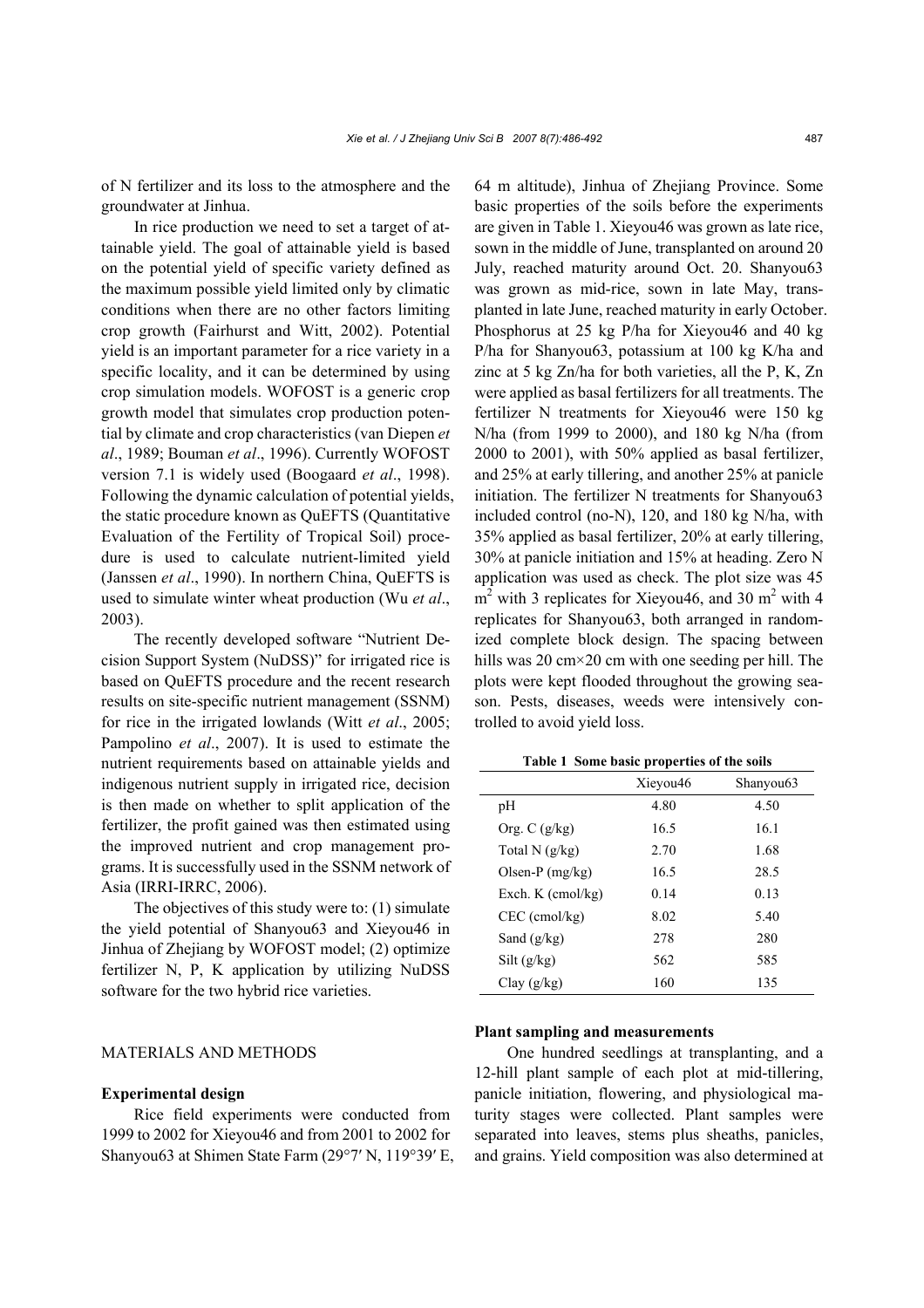physiological maturity. Each sample was oven-dried at 70 °C till constant weight. Tissue N concentration was determined by micro Kjeldahl method (Lu, 1999). Grain yield was determined from 125 hills of the plants at maturity. Leaf area was calculated from the leaf dry weight with a conversion coefficient at different growth stages (Zheng and Lou, 1997; Bouman *et al*., 2001).

## **Weather data**

The weather data for WOFOST simulation include daily maximum temperature (°C), minimum temperature (°C), irradiation [kJ/ $(m^2 \cdot d)$ ], early morning vapor pressure (kPa), and mean wind speed at 2 m above ground (m/s). Weather information was obtained from Jinhua weather station.

# **RESULTS**

#### **Yield potential simulation by WOFOST model**

1. Calibrated and revised parameters of **WOFOST** 

In this study, WOFOST model was used to simulate the potential production. WOFOST simulates annual crop growth at time steps of one day. The simulation is based on ecophysiological development,  $CO<sub>2</sub>$ -assimilation, transpiration, respiration, partitioning of assimilates to the various organs, and dry matter formation (Boogaard *et al*., 1998). There is a set of default parameters of IR72 for rice in WOFOST version 7.1. IR72 is a high yield rice variety bred by International Rice Research Institute and widely grown in the tropics (Bouman *et al*., 2001).

WOFOST divides rice growth to three key development stages: emergence (0), flowering (1), and physiological maturity (2). We calibrated the length of growth period and phenology for Xieyou46 and Shanyou63 using the field experiment results given in Table 2.

According to the model, part of carbohydrates produced by plant is used to provide energy for the maintenance of the existing live biomass. The remaining carbohydrates are converted into structural matter. In this conversion, some of the weight is lost as growth respiration. The dry matter produced is partitioned among the various plant organs such as roots, leaves, stems and storage organs, using

**Table 2 Calibrated parameters in WOFOST for Shanyou63 and Xieyou46**

|                     | Shanyou <sub>63</sub> | Xieyou46 |
|---------------------|-----------------------|----------|
| $TSUM1$ ( $°C d$ )  | 1690                  | 1640     |
| $TSUM2$ ( $°C d$ )  | 550                   | 450      |
| <b>DVSI</b>         | 0.23                  | 0.38     |
| $TDWI$ (kg/ha)      | 100                   | 100      |
| $LAIEM$ (ha/ha)     | 0.01                  | 0.01     |
| $RGLAI$ [ha/(ha·d)] | 0.009                 | 0.007    |

*TSUM*1 is temperature sum from emergence to flowering; *TSUM*2 is temperature sum from flowering to maturity; *DVSI* is development stage at simulation initialization; *TDWI* is total plant dry weight at transplanting; *LAIEM* is leaf area index at transplanting; *RGRLAI* is maximum relative increase in leaf area index

partitioning factors that are a function of the phenological development stage of the crop. Based on the results of these field experiments and other experiments conducted at the same area (Zheng and Lou, 1997; Yan *et al*., 1998; Wang *et al*., 2004), some of the crop growth parameters of the default values (IR72) in WOFOST revised for Shanyou63 and Xieyou46 are shown in the function tables (Table 3). The data included in the tables are a fraction of dry matters partitioned to the roots, to the leaves, and to the stems as function of developmental stages. Specific leaf area, maximum rate of leaf  $CO<sub>2</sub>$  assimilation rate, and light extinction coefficient for leaves as function of developmental stages were also revised. Other default parameter values of IR72 in WOFOST were adapted.

2. Potential yields of Xieyou46 and Shanyou63

The potential yield simulated with WOFOST is about 10 t/ha for Xieyou46, and 12 t/ha for Shanyou63, which are in good agreement with the highest yield records researchers had obtained in Jinhua. Under farmers' practice, actual yield is about 6.5 and 7.5 t/ha for Xieyou46 and Shanyou63, respectively, which accounts for  $60\%~65\%$  of their potential yields. There is a gap between the actual yield and the potential yield for these two hybrid rice varieties grown in this area. This also means that the actual production situation in Jinhua has not reached the optimum condition. This could be due to the existing cultural practices currently used by farmers for crop management leading to imbalanced nutrient supply, insufficient supply of nitrogen to the plant growth stages in the mid-rice and late rice crops that are not favorable to crop production (Lu and Zou, 2000; Wang *et al*., 2004).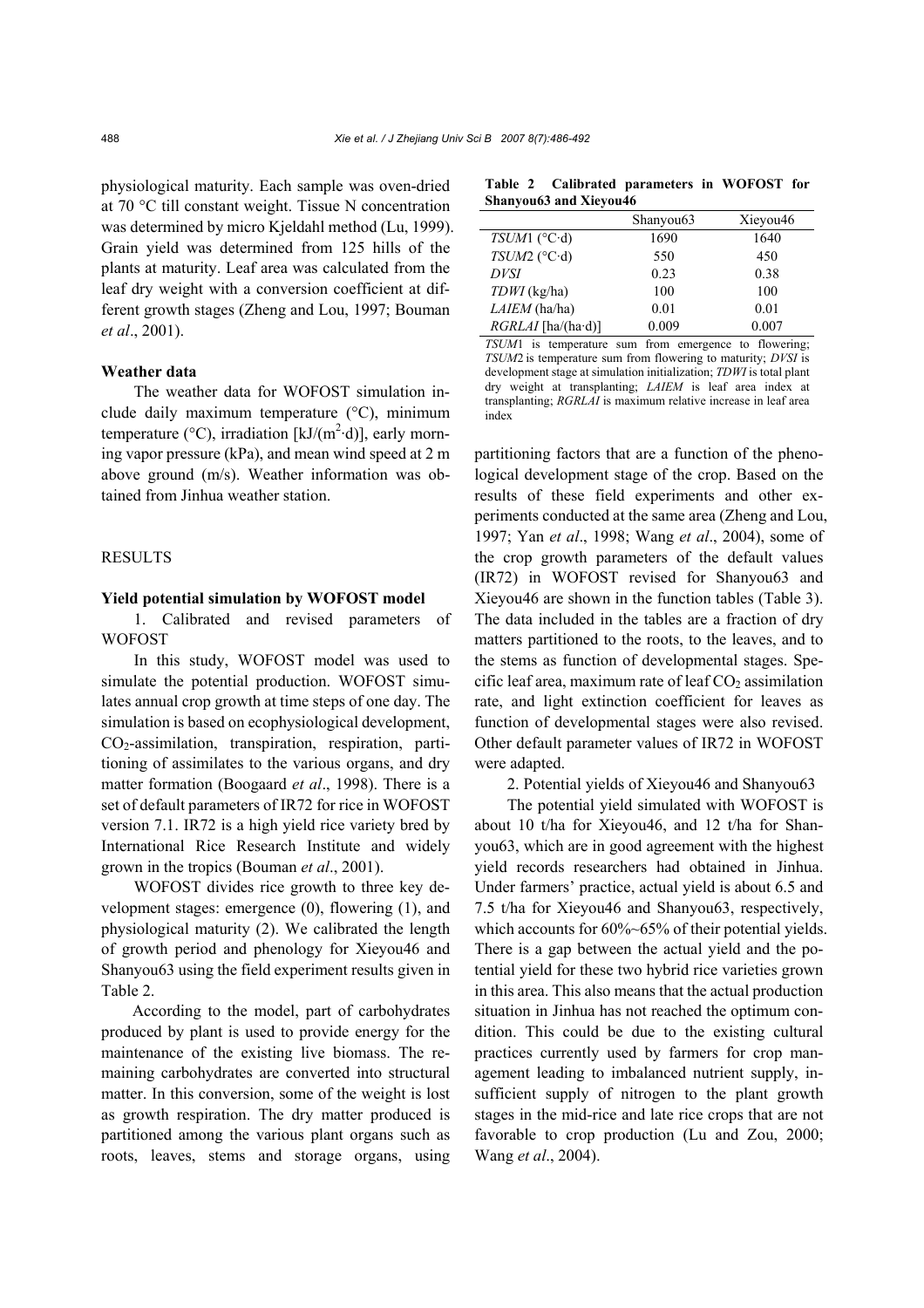**Table 3 Some revised parameters in WOFOST for Shanyou63 and Xieyou46** 

| Function      | Value                                                                                   |
|---------------|-----------------------------------------------------------------------------------------|
| <b>SLATB</b>  | A: 0.00, 0.0035; 0.40, 0.0030; 0.65, 0.0025; 1.00, 0.0020; 1.55, 0.0018; 2.00, 0.0018   |
|               | B: 0.00, 0.0037; 0.43, 0.0037; 0.74, 0.0030; 0.84, 0.0030; 1.00, 0.0029; 2.00, 0.0021   |
| <b>FRTB</b>   | A: 0.00, 0.50; 0.25, 0.35; 0.40, 0.32; 0.70, 0.20; 0.72, 0.00; 1.00, 0.00; 2.00, 0.00   |
|               | B: 0.00, 0.50; 0.43, 0.35; 0.65, 0.50; 0.80, 0.25; 0.85, 0.05; 1.00, 0.00; 2.00, 0.00   |
| <b>FLTB</b>   | A: $0.00, 0.65, 0.31, 0.65, 0.53, 0.54, 0.80, 0.40, 0.90, 0.20, 1.00, 0.00, 2.00, 0.00$ |
|               | B: 0.00, 0.65; 0.50, 0.62; 0.60, 0.57; 0.80, 0.40; 0.85, 0.13; 1.00, 0.00; 2.00, 0.00   |
| <b>FSTB</b>   | A: 0.00, 0.35; 0.31, 0.35; 0.53, 0.46; 0.80, 0.60; 0.90, 0.30; 1.00, 0.00; 2.00, 0.00   |
|               | B: 0.00, 0.35; 0.50, 0.38; 0.60, 0.43; 0.80, 0.60; 0.85, 0.35; 1.00, 0.00; 2.00, 0.00   |
| <b>AMAXTB</b> | A: 0.00, 40; 0.20, 45; 0.35, 40; 0.70, 40; 0.80, 50; 2.00, 50                           |
|               | B: 0.00, 40; 0.75, 50; 0.85, 50; 1.00, 35; 1.90, 35; 2.00, 35                           |
| <b>KDIFTB</b> | A: $0.00, 0.40, 0.65, 0.40, 1.00, 0.50, 2.00, 0.60$                                     |
|               | B: $0.00, 0.40, 0.65, 0.40, 1.00, 0.60, 2.00, 0.60$                                     |

A, B stand for Shanyou63, Xieyou46, respectively; *SLATB*: Specific leaf area index (ha/ha) as a function of development stages (DVS); *FRTB*: Fraction of dry matter to roots as a function of DVS; *FLTB*: Fraction of dry matter to leaves as a function of DVS; *FSTB*: Fraction of dry matter to stems as a function of DVS; *AMAXTB*: Maximum leaf CO<sub>2</sub> assimilation rate [kg CO<sub>2</sub>/(ha·h)] as a function of DVS; *KDIFTB*: Light extinction coefficient for leaves as a function of DVS

# **Optimize fertilizer N, P, K application with the NuDSS model**

# 1. Attainable target yields

Rice yields are location- and season-specific depending upon climate, rice cultivars, and crop management. The yield target for a given location and season is the estimated grain yield attainable with farmers' crop management when the constraints of N, P and K are overcome (Fairhurst and Witt, 2002; Dobermann *et al*., 2004). Under farmers' practice, on average, the actual yield is about 6.5 and 7.5 t/ha for Xieyou46 and Shanyou63, respectively. However, in the high yield domains with better crop management usually a yield of 7.5 t/ha for Xieyou46 and 8.5 t/ha for Shanyou63 can be attained. Based on the yield potential simulated with WOFOST model, and current level of yield achieved in farmers' fields, we set a target of attainable yield of 8.5 t/ha for Shanyou63, about 10% higher than the actual yield, or about 70% of its yield potential, and 7.5 t/ha for Xieyou46, about 75% of its yield potential. We believe that these are the actual yields farmers can attain for these two varieties in Jinhua.

### 2. Estimating soil indigenous nutrient supplies

Soil indigenous N, P, K supply was used as input in NuDSS designed to estimate fertilizer requirements. Soil indigenous nutrient supply was defined as plant nutrient uptake with above-ground biomass in a nutrient omission plot in which only the nutrient of interest is limiting. Thus, total N uptake in a PK plot is used as an estimate of the indigenous N supply, total P uptake in a NK plot estimates the indigenous P supply, and total K uptake in an NP plot estimates the

indigenous K supply. Therefore, the indigenous supply includes nutrients released from soil solids as well as inputs of plant available nutrients from non-fertilizer sources such as irrigation, rainfall, or biological N fixation during one crop season of rice.

Using grain yield in nutrient omission plots in a cropping season as an indicator of the soil indigenous supply of N, P, K, is more practical than measuring the plant nutrient uptake (Dobermann *et al*., 2003). The N-limited yield was measured from rice crop grown in N omission plot. The plot receives sufficiently large amount of fertilizer P and K. Similarly, the P-limited yield was measured from rice crop grown in P omission plot. The K-limited yield was measured from rice crop grown in K omission plot. The N-limited, P-limited, and K-limited yield in Jinhua are given in Table 4. The range of N-limited yield is usually 5.0 to 6.0 t/ha for Shanyou63 and 4.5 to 5.5 t/ha for Xieyou46 (Wang et *al*., 2001c; 2004; Peng *et al*., 2006).

3. Estimating fertilizer N, P, K requirement of rice

The core of the NuDSS is a generic approach to estimate crop nutrient uptake requirements (Witt *et al*., 1999). It accounts for interactions among macronutrients affecting the internal efficiencies (i.e., kg grain produced per kg plant nutrient) of N, P and K and allows differentiation according to different yield levels targeted. The NuDSS software assists in the development of improved fertilizer strategies that aim at effective fertilizer use, high and sustainable yields, and increased farmers' profit (Witt *et al*., 1999; 2005).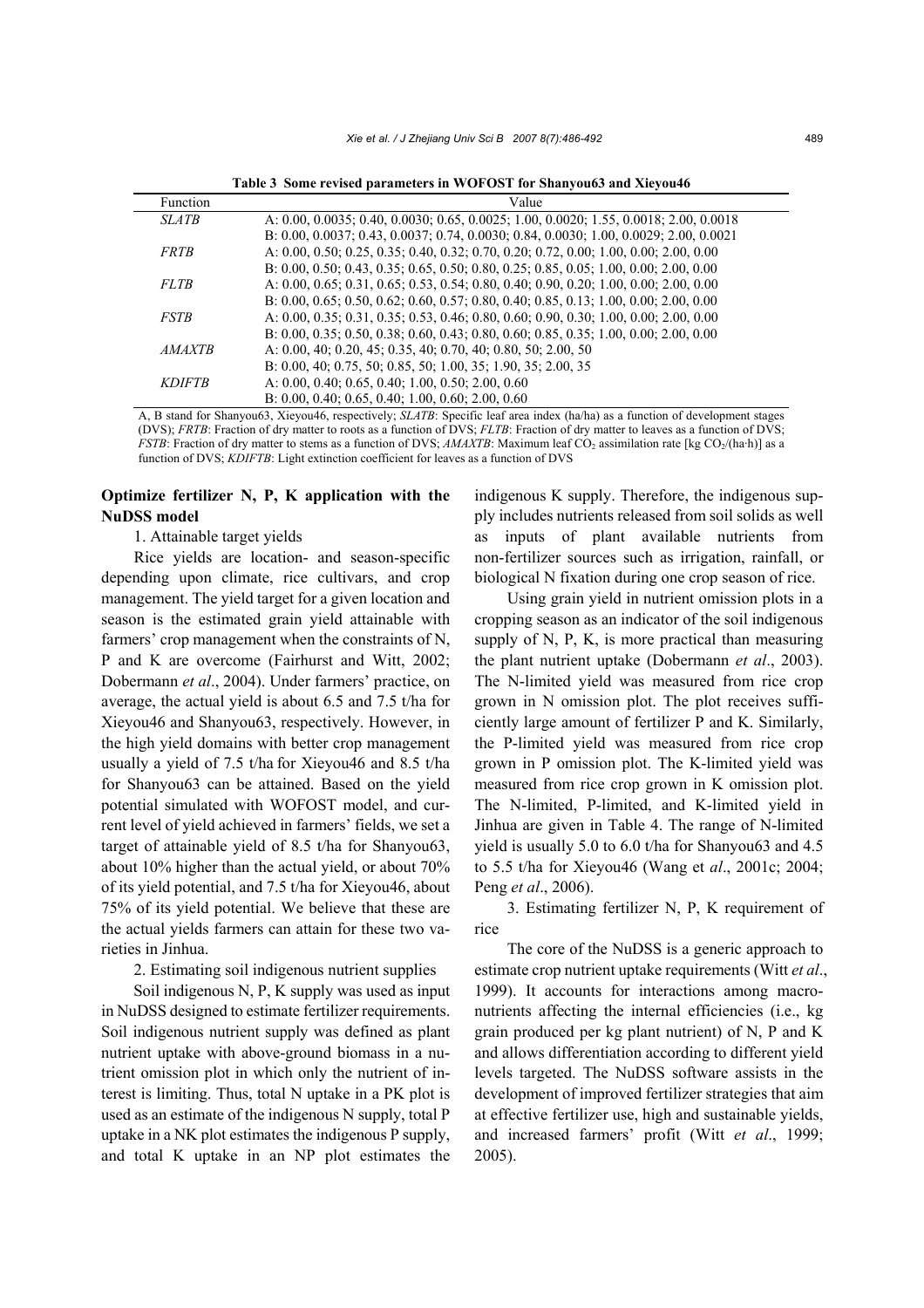Knowledge of indigenous nutrient supply would allow calculation of fertilizer rates based on the general equations (Dobermann and Cassman, 2002):

$$
Y=f(Y_m, U_1, \ldots, U_x),
$$
  
\n
$$
F_x=(U_x - I S_x)/R_x,
$$
\n(1)

where *Y* is targeted yield,  $Y_m$  is yield potential for a certain location and cropping season,  $U_x$  is amount of nutrient that needs to be accumulated in the plant to achieve  $Y, F_x$  is amount of fertilizer that needs to be applied to achieve  $Y$ ,  $IS_x$  is supply of nutrient from all indigenous (non-fertilizer) sources,  $R_x$  is fraction of fertilizer nutrient recovered in the plant, and the subscript *x* denotes each of the essential plant nutrients.

The input parameters needed in NuDSS are given in Table 4. The output by running the model is given in Table 5. Based on NuDSS output, under general soil fertility in Jinhua, for the yield target of 8.5 t/ha for Shanyou63 and 7.5 t/ha for Xieyou46, fertilizer N requirement is about 150 kg and 120 kg, respectively. This fertilizer N rate is only about 70% of the current rates used by farmers for these two varieties. This means that there is about 30% of fertilizer N over use by farmers. This helps to explain why fertilizer nitrogen use efficiency is usually poor, and profitability is not optimized.

**Table 4 Input parameters to NuDSS for fertilizer requirement calculation** 

| Variety                       | Shanyou <sub>63</sub> | Xieyou46 |
|-------------------------------|-----------------------|----------|
| Yield potential (t/ha)        | 12.0                  | 10.0     |
| N-limited yield (t/ha)        | 5.5                   | 5.0      |
| P-limited yield (t/ha)        | 7.5                   | 6.5      |
| K-limited yield (t/ha)        | 7.0                   | 6.0      |
| Yield goal (t/ha)             | 8.5                   | 7.5      |
| Fertilizer recover efficiency |                       |          |
| N                             | 0.40                  | 0.40     |
| P                             | 0.25                  | 0.25     |
| K                             | 0.45                  | 0.45     |

**Table 5 Fertilizer requirement calculated by NuDSS model** 

| Variety                        | Shanyou <sub>63</sub> Xieyou <sub>46</sub> |     |
|--------------------------------|--------------------------------------------|-----|
| Yield goal $(t/ha)$            | 85                                         | 75  |
| Fertilizer requirement (kg/ha) |                                            |     |
| N                              | 150                                        | 120 |
| р                              | 20                                         | 15  |
| K                              | 100                                        | 65  |

Across the whole area of Jinhua, grain yield in the farmers' fertilizer practice plot was higher than the no-N plots, suggesting a universal yield response to fertilizer N (Wang *et al.*, 2004). It confirms that N deficiency is a general feature of irrigated rice systems in this area. Fertilizer N has to be supplied every season as farmers do to maintain the attainable yield. Increasing in N-use efficiency is the key issue of N management. In contrast to N use, at the present yield level, the P and K supplies are not limiting factors in rice production. Rice farmers in Zhejiang usually apply 18 kg P/ha and 60~75 kg K/ha per season as basal fertilizer. Results of long-term fertilization experiments indicated that soil P and K supply decreased within a short time (3~4 seasons for P and  $1~2$  seasons for K), so that yields would decline, unless fertilizer P or K was applied in sufficient quantities (Wang *et al*., 2001a). The major objective of P and K management is to prevent P and K deficiency rather than treat P- and K-deficiency symptoms. If low soil P or K is the reason that targeted yields are not achieved, management must be focused on building up and on maintenance of adequate soil-available P and K levels to ensure that P and K supply does not limit crop growth and N-use efficiency (Fairhurst and Witt, 2002). Sustainable P and K management requires the replenishment of soil P and K reserves, especially at high yield levels in intensive rice-cropping systems, even if a direct yield response to P and K application is not expected.

# **CONCLUSION**

Mid-rice and late rice-upland crops are the main rice-based cropping systems in Zhejiang. Hybrid Shanyou63 for mid-rice and Xieyou46 for late rice crops are the main rice varieties grown in Jinhua. Under the subtropical climate condition of Jinhua, the yield potential is about 12 t/ha for Shanyou63 and 10 t/ha for Xieyou46 simulated using WOFOST model. Based on the yield potential, the general indigenous nutrient supply of the soil, and the crop management practice in Jinhua, attainable yields of 8.5 t/ha for Shanyou63 and 7.5 t/ha for Xieyou46 were feasible. Knowledge-intensive software of NuDSS was utilized to calculate nutrient N, P, K requirements to obtain the target yields for these two rice varieties. According to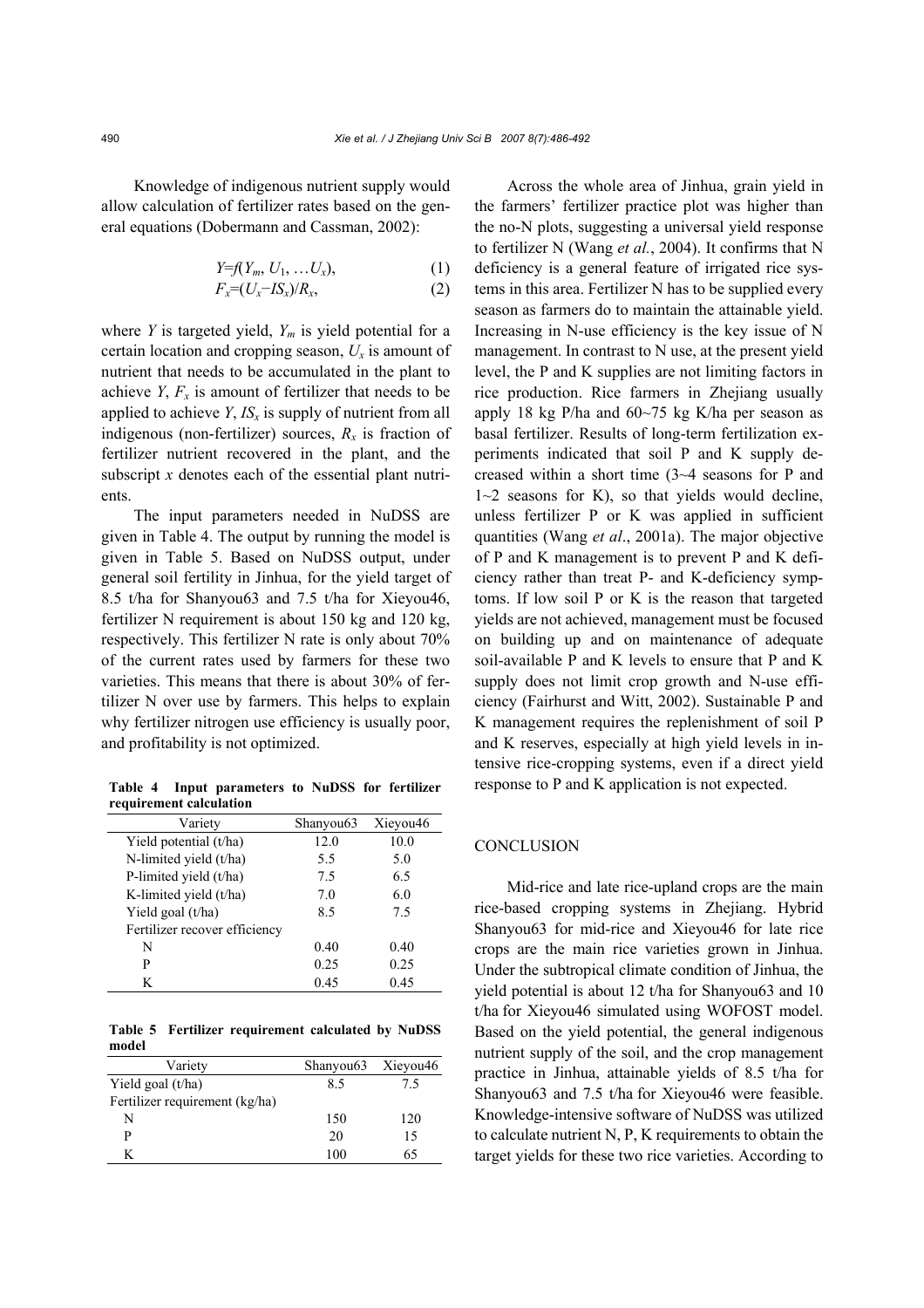NuDSS, the optimal fertilizer N requirement for the target yields is about 150 kg/ha for Shanyou63 and 120 kg/ha for Xieyou46, which are only about 70% of the current fertilizer N use in farmers' fields. Comparing with farmers' practice, there is a great potential for the rice farmers to increase actual yields and to reduce the rate of fertilizer N use by improving their crop management practice in this area.

## **References**

- Boogaard, H.L., van Diepen, C.A., Rotter, R.P., 1998. User's Guide for the WOFOST7.1: Crop Growth Simulation Model and WOFOST Control Center. Winand Staring Centre, DLO Wageningen, p.1-40.
- Bouman, B.A.M., van Keulen, H., van Laar, H.H., Rabbinge, R., 1996. The 'School of de Wit' crop growth simulation models: a pedigree and historical overview. *Agric. Syst.*, **52**(2-3):171-198. [doi:10.1016/0308-521X(96)00011-X]
- Bouman, B.A.M., Kropff, M.J., Tuong, T.P., Wopereis, M.C.S., ten Berge, H.F.M., van Laar, H.H., 2001. ORYZA2000: Modeling Lowland Rice. International Rice Research Institute, and Wageningen University and Research Centre, p.235.
- Dobermann, A., Cassman, K.G., 2002. Plant nutrient management for enhanced productivity in intensive grain production systems of the United States and Asia. *Plant Soil*, **247**(1):153-175. [doi:10.1023/A:1021197525875]
- Dobermann, A.C., Witt, C., Dawe, D., Gines, G.C., Nagarajan, R., Satawathananont, S., Son, T.T., Tan, P.S., Wang, G.H., Chien, N.V., *et al*., 2003. Soil fertility and indigenous nutrient supply in irrigated rice domains of Asia. *Agron. J.*, **95**(4):913-923.
- Dobermann, A., Witt, C., Dawe, D., 2004. Increasing the Productivity of Intensive Rice Systems through Site-Specific Nutrient Management. Science Publishers Inc., and International Rice Research Institute (IRRI), Enfield, NH (USA) and Los Baños (Philippines), p.1-420.
- Fairhurst, T.H., Witt, C., 2002. Rice: A Practical Guide for Nutrient Management. Potash and Phosphate Institute & Potash and Phosphate Institute of Canada and International Rice Research Institute, Singapore and Los Baños.
- Fang, F.P., Zhang, X.F., Wang, D.X., 2004. Rice potential yield of Zhejiang Province and a discussion about science and technology countermeasure. *J. Zhejiang Agric. Sci.*, **5**:237-239 (in Chinese).
- IRRI-IRRC (International Rice Research Institute-Irrigated Rice Research Consortium), 2006. http://www.irri.org/ irrc
- Janssen, B.H., Guiking, F.C.T., van der Eijk, D., Smaling, E.M.A., Wolf, J., van Reuler, H., 1990. A system for quantitative evaluation of the fertility of tropical soils (QuEFTS). *Geoderma*, **46**(4):299-318. [doi:10.1016/ 0016-7061(90)90021-Z]
- Jing, Q., Bouman, B.A.M., Hengsdijk, H., van Keulen, H., Cao, W., 2007. Exploring options to combine high yields with

high nitrogen use efficiencies in irrigated rice in China. *Eur. J. Agronomy*, **26**(2):166-177. [doi:10.1016/j.eja. 2006.09.005]

- Lu, R.K., 1999. Soil Agrochemistry Analysis. China Agricultural Scientech Press, Beijing, p.147-149 (in Chinese).
- Lu, C.G., Zou, J.S., 2000. Breeding and utilization of a two-line intersubspecific hybrid Liangyoupeijiu. *Hybrid Rice*, **15**(2):4-5 (in Chinese).
- Pampolino, M.F., Manguiat, I.J., Ramanathan, S., Gines, H.C., Tan, P.S., Chi, T.T.N., Rajendran, R., Buresh, R.J., 2007. Environmental impact and economic benefits of sitespecific nutrient management (SSNM) in irrigated rice systems. *Agric. Syst.*, **93**(1-3):1-24. [doi:10.1016/j.agsy. 2006.04.002]
- Peng, S., Buresh, R.J., Huang, J., Yang, J., Zhou, Y., Zhong, X., Wang, G., Zhang, F., 2006. Strategies for overcoming low agronomic nitrogen use efficiency in irrigated rice systems in China. *Field Crops Research*, **96**(1):37-47. [doi:10.1016/j.fcr.2005.05.004]
- van Diepen, C.A., Wolf, J., van Keulen, H., Rappold, C., 1989. WOFOST: a simulation model of crop production. *Soil Use Manage.*, **5**(1):16-24. [doi:10.1111/j.1475-2743. 1989.tb00755.x]
- Wang, G.H., Dobermann, A., Witt, C., Sun, Q.Z., Fu, R.X., 2001a. Performance of site-specific nutrient management for irrigated rice in Southeast China. *Agron. J.*, **93**: 869-878.
- Wang, G.H., Dobermann, A., Witt, C., Sun, Q.Z., Fu, R.X., 2001b. A new approach to increase the attainable rice yield in intensive irrigated rice systems of Zhejiang Province, China. *J. Zhejiang Univ. Sci.*, **2**(2):196-203.
- Wang, G.H., Dobermann, A., Witt, C., Fu, R., Sun, Q., 2001c. Analysis on the indigenous nutrient supply capacity of rice soils in Jinhua, Zhejiang Province. *Chin. J. Rice Sci.*, **15**(3):201-205 (in Chinese).
- Wang, G., Sun, Q., Fu, R., Huang, X.H., Wu, J., He, Y.F., Dobermann, A., Witt, C., 2004. Site-Specific Nutrient Management in Intensive Irrigated Rice Systems of Zhejiang Province, China. *In*: Dobermann, A., Witt, C., Dawe, D. (Eds.), Increasing Productivity of Intensive Rice Systems through Site-Specific Nutrient Management. Science Publishers Inc., Enfield NH, USA, and International Rice Research Institute (IRRI), Los Baños, Philippines, p.243-264.
- Wang, G.H., Zhang, Q.C., Witt, C., Buresh, R.J., 2007. Opportunities for yield increases and environmental benefits through site-specific nutrient management in rice systems of Zhejiang Province, China. *Agric. Syst.*, **94**(3):801-806. [doi:10.1016/j.agsy.2006.11.006]
- Witt, C., Dobermann, A., Abdulrachman, S., Gines, H.C., Wang, G.H., Nagarajan, R., Satawathananont, S., Son, T.T., Tan, P.S., Tiem, L.V., *et al*., 1999. Internal nutrient efficiencies of irrigated lowland rice in tropical and subtropical Asia. *Field Crops Res.*, **63**(2):113-138. [doi:10. 1016/S0378-4290(99)00031-3]
- Witt, C., Fairhurst, T.H., Sheehy, J.E., Dobermann, A., Gfroerer Kerstan, A., 2005. A Nutrient Decision Support